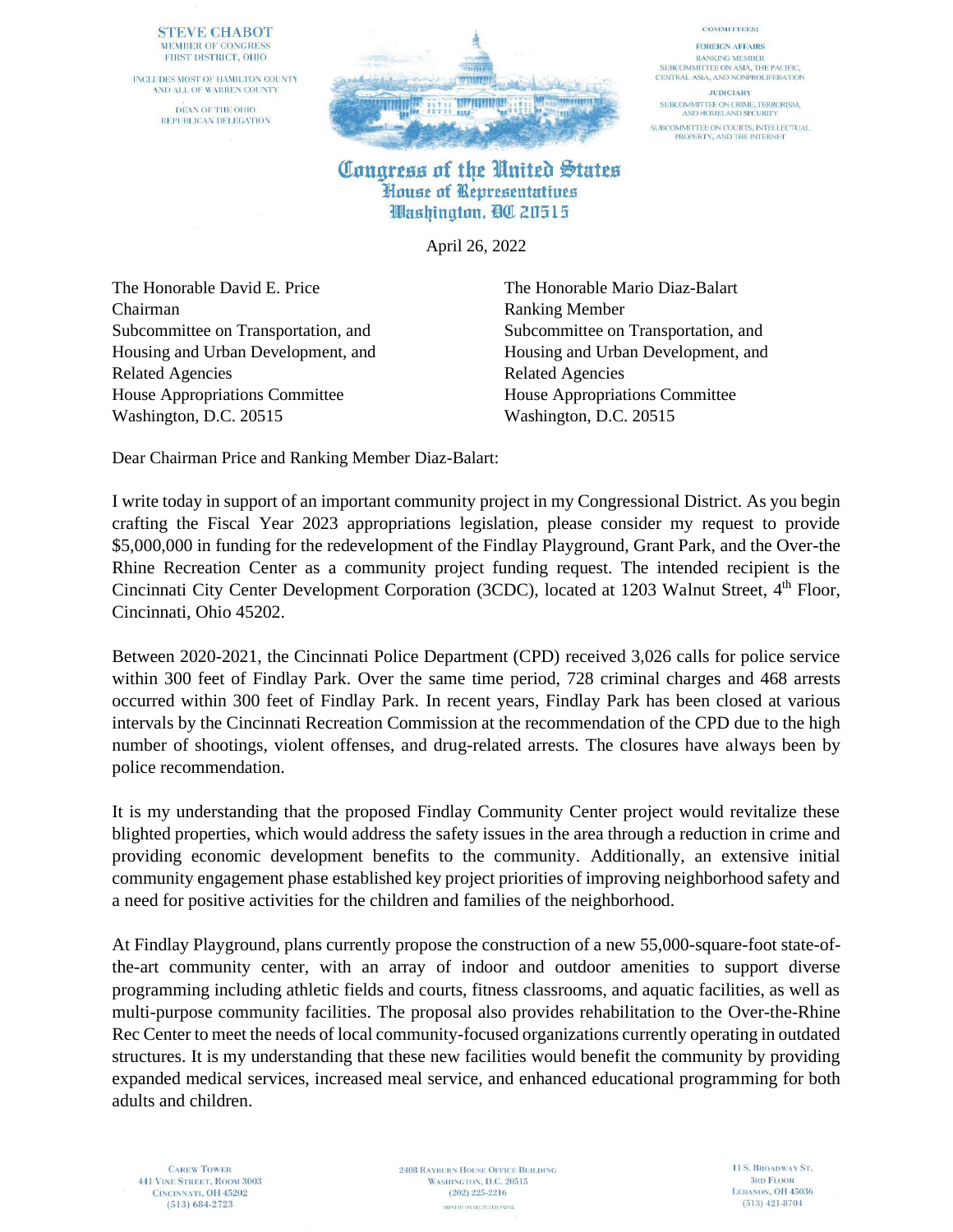3CDC Findlay Park April 26, 2022 Page 2

As you continue to assess appropriations requests, I ask that you give every consideration of this community project in my Congressional District which will increase public safety and economic development in Cincinnati, Ohio. Thank you for your consideration of this important request.

Sincerely,

 $\mathcal{L}_{\text{ob}}$ 

Steve Chabot (OH-01) MEMBER OF CONGRESS